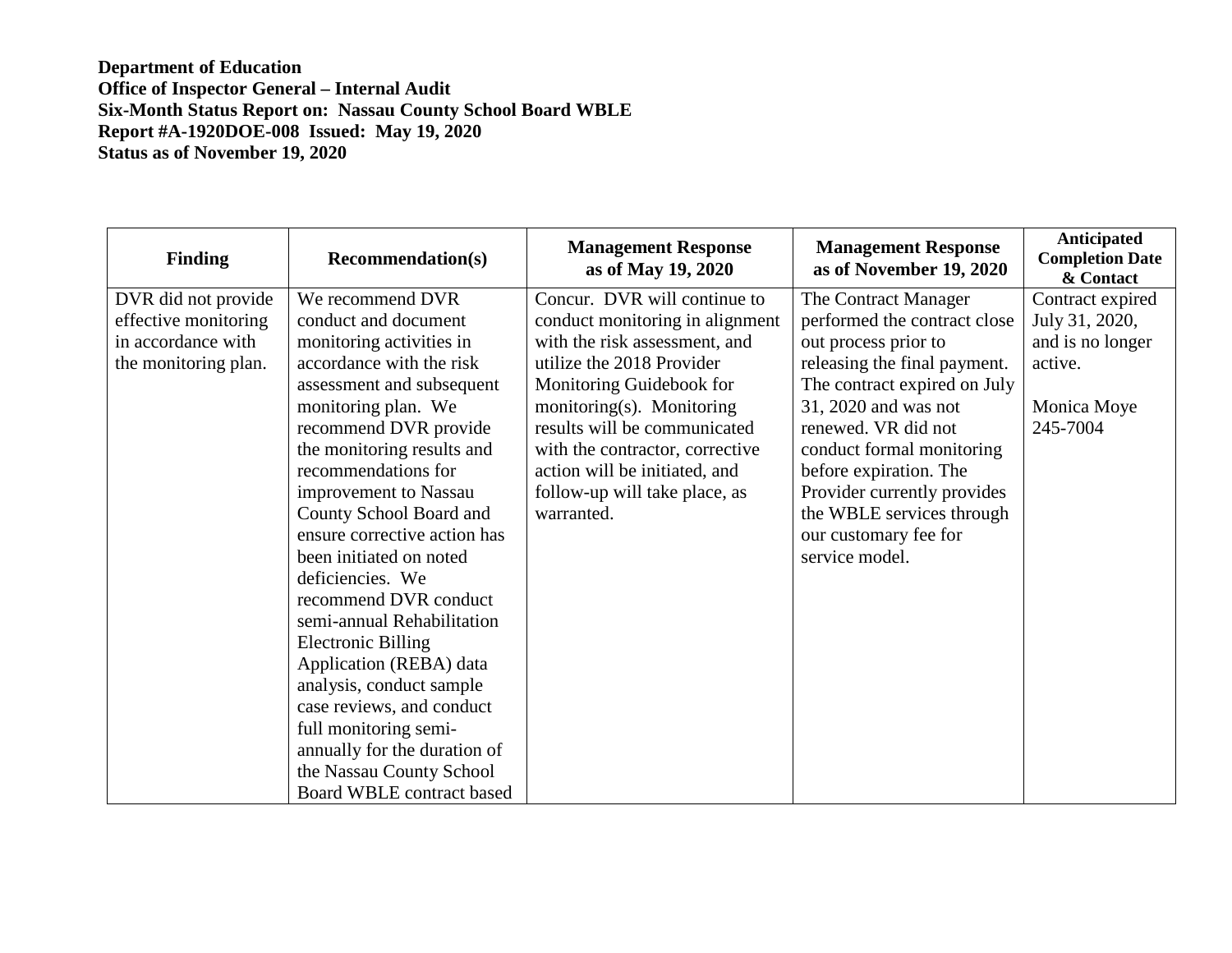| <b>Finding</b>                                               | <b>Recommendation(s)</b>                                                                                                                                                                                                                                                                                                                                                                                                 | <b>Management Response</b><br>as of May 19, 2020                                                                                                                                                                                                                                | <b>Management Response</b><br>as of November 19, 2020                                                                                                                                                                                                     | Anticipated<br><b>Completion Date</b><br>& Contact                |
|--------------------------------------------------------------|--------------------------------------------------------------------------------------------------------------------------------------------------------------------------------------------------------------------------------------------------------------------------------------------------------------------------------------------------------------------------------------------------------------------------|---------------------------------------------------------------------------------------------------------------------------------------------------------------------------------------------------------------------------------------------------------------------------------|-----------------------------------------------------------------------------------------------------------------------------------------------------------------------------------------------------------------------------------------------------------|-------------------------------------------------------------------|
|                                                              | on the risk evaluation. We<br>further recommend DVR<br>utilize the DVR 2018<br><b>Provider Monitoring</b><br>Guidebook or develop new<br>procedures to include<br>monitoring practices for<br>contracts.                                                                                                                                                                                                                 |                                                                                                                                                                                                                                                                                 |                                                                                                                                                                                                                                                           |                                                                   |
| Tier level<br>determinations in the<br>contracts were vague. | We recommend DVR clarify<br>and strengthen the contract<br>language regarding tier level<br>determinations for students.<br>We additionally recommend<br>DVR provide training to all<br><b>Vocational Rehabilitation</b><br>Counselors who provide<br>WBLE guidance to ensure<br>tier levels are consistently<br>and accurately determined,<br>correlate with the IPEs, and<br>align with the mission of the<br>program. | Concur. DVR Program Office<br>and Field Staff (VRCs) will<br>continue to collaborate and make<br>tier determinations accurately.<br>DVR will work to amend the<br>contract language to include<br>language that clarifies the tier<br>level determinations for each<br>student. | The contract expired on July<br>31, 2020 and was not<br>renewed. Provider is<br>rendering services through<br>the fee for service model.<br>WBLE Tiers are not<br>applicable under the fee for<br>service model, all services<br>are paid at a flat rate. | Contract expired<br>July 31, 2020,<br>and is no longer<br>active. |
| Plan & Agreement<br><b>WBLE Goals do not</b>                 | We recommend DVR ensure<br>the WBLE goals align with                                                                                                                                                                                                                                                                                                                                                                     | Concur. DVR Program Office<br>and Contracts Unit will conduct                                                                                                                                                                                                                   | The contract manager<br>ensured that the final plan                                                                                                                                                                                                       | Contract expired<br>July 31, 2020,                                |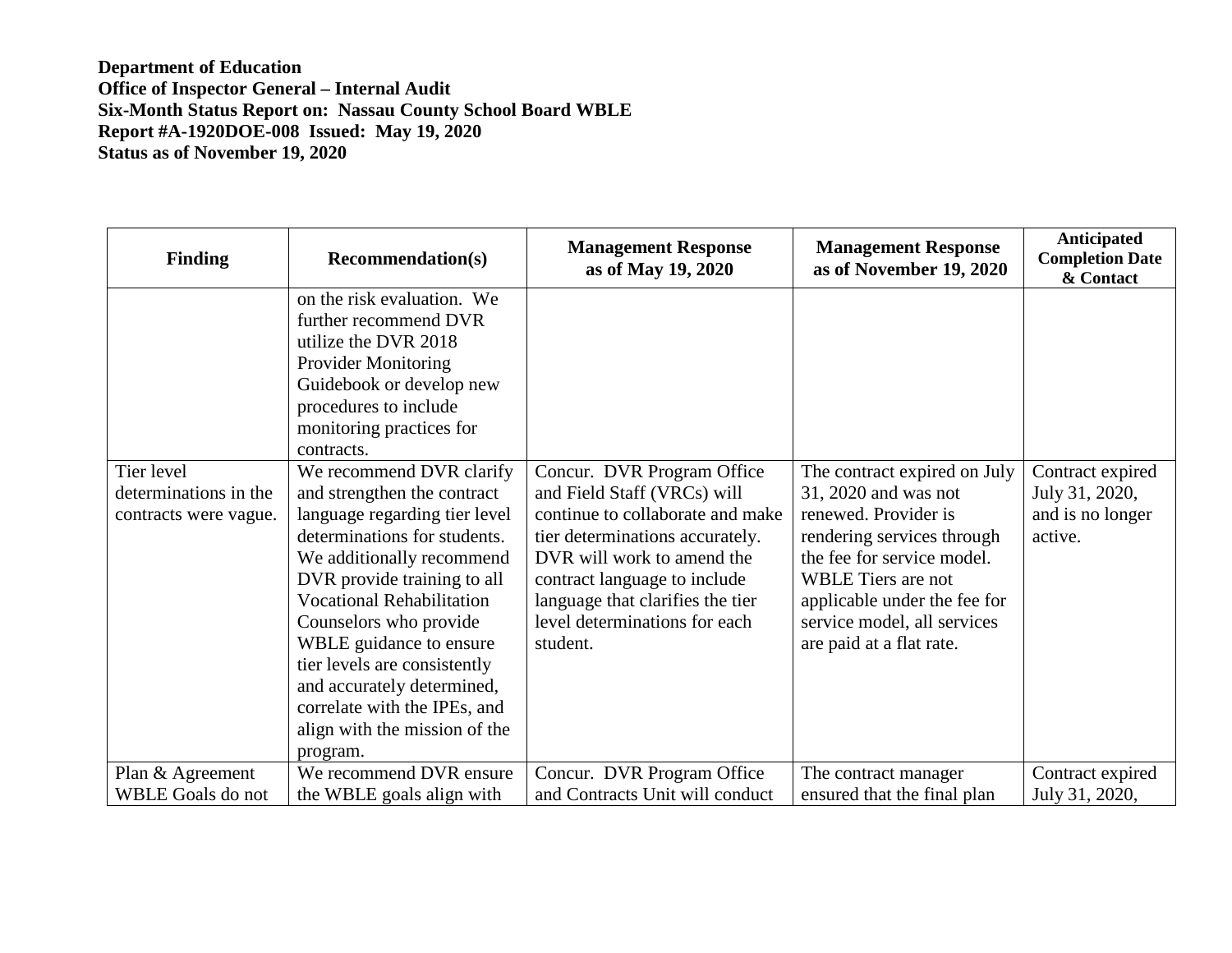| <b>Finding</b>       | <b>Recommendation(s)</b>          | <b>Management Response</b><br>as of May 19, 2020 | <b>Management Response</b><br>as of November 19, 2020 | <b>Anticipated</b><br><b>Completion Date</b><br>& Contact |
|----------------------|-----------------------------------|--------------------------------------------------|-------------------------------------------------------|-----------------------------------------------------------|
| always align with    | WBLE experiences in the           | more training with the Areas                     | and agreements coincided                              | and is no longer                                          |
| WBLE Experiences.    | Plan & Agreements, and if         | <b>Office Staff and School Districts</b>         | with the experiences before                           | active.                                                   |
|                      | services do not align, ensure     | to ensure they understand that                   | releasing the final payment.                          |                                                           |
|                      | the provider has provided a       | the WBLE Goal must align with                    | The contract expired on July                          |                                                           |
|                      | valid explanation of the          | WBLE experience.                                 | 31, 2020 and was not                                  |                                                           |
|                      | variances prior to payment.       |                                                  | renewed.                                              |                                                           |
|                      | We additionally recommend         |                                                  |                                                       |                                                           |
|                      | DVR provide training to all       |                                                  |                                                       |                                                           |
|                      | <b>Vocational Rehabilitation</b>  |                                                  |                                                       |                                                           |
|                      | Counselors who provide            |                                                  |                                                       |                                                           |
|                      | WBLE guidance to ensure           |                                                  |                                                       |                                                           |
|                      | communication with the            |                                                  |                                                       |                                                           |
|                      | providers is consistent and       |                                                  |                                                       |                                                           |
|                      | aligns with the mission of the    |                                                  |                                                       |                                                           |
|                      | program.                          |                                                  |                                                       |                                                           |
| <b>Nassau County</b> | We recommend DVR revise           | Concur. DVR has initiated a                      | The contract manager                                  | Contract expired                                          |
| School Board did not | the WBLE final report form        | Sign-in Sheet to be submitted                    | verified that all of the                              | July 31, 2020,                                            |
| report WBLE service  | to include a data reporting       | with the Final Report to ensure                  | service hours were properly                           | and is no longer                                          |
| hours in the Final   | field for WBLE service            | the Plan & Agreement hours are                   | documented prior to                                   | active.                                                   |
| Reports.             | hours related to the contract.    | met.                                             | releasing the final payment.                          |                                                           |
|                      | We further recommend DVR          |                                                  | The contract expired on July                          |                                                           |
|                      | ensure the minimum service        |                                                  | 31, 2020 and was not                                  |                                                           |
|                      | hours have been met by            |                                                  | renewed.                                              |                                                           |
|                      | <b>Nassau County School Board</b> |                                                  |                                                       |                                                           |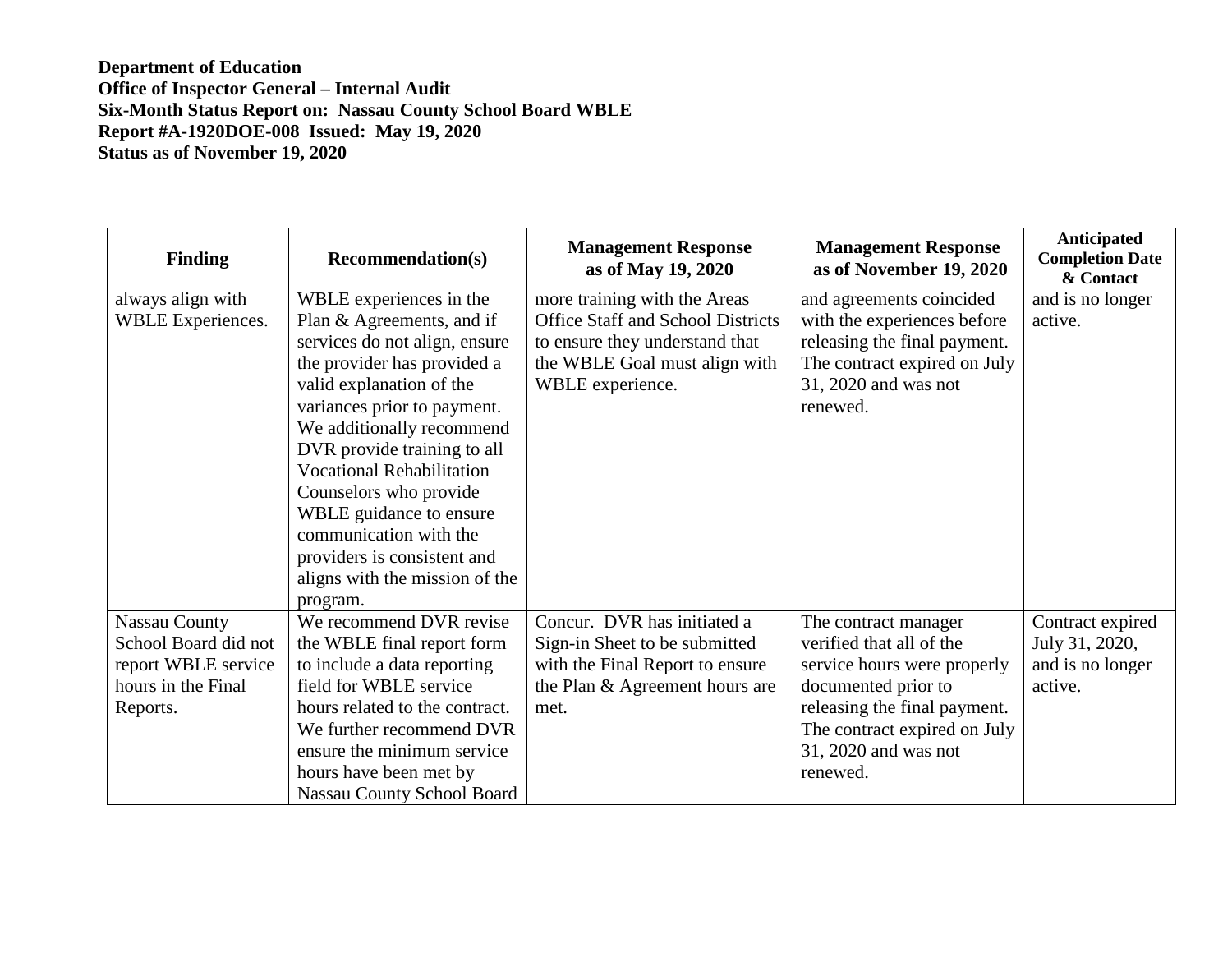| <b>Finding</b> | <b>Recommendation(s)</b>               | <b>Management Response</b><br>as of May 19, 2020 | <b>Management Response</b><br>as of November 19, 2020 | Anticipated<br><b>Completion Date</b><br>& Contact |
|----------------|----------------------------------------|--------------------------------------------------|-------------------------------------------------------|----------------------------------------------------|
|                | prior to issuing the final<br>payment. |                                                  |                                                       |                                                    |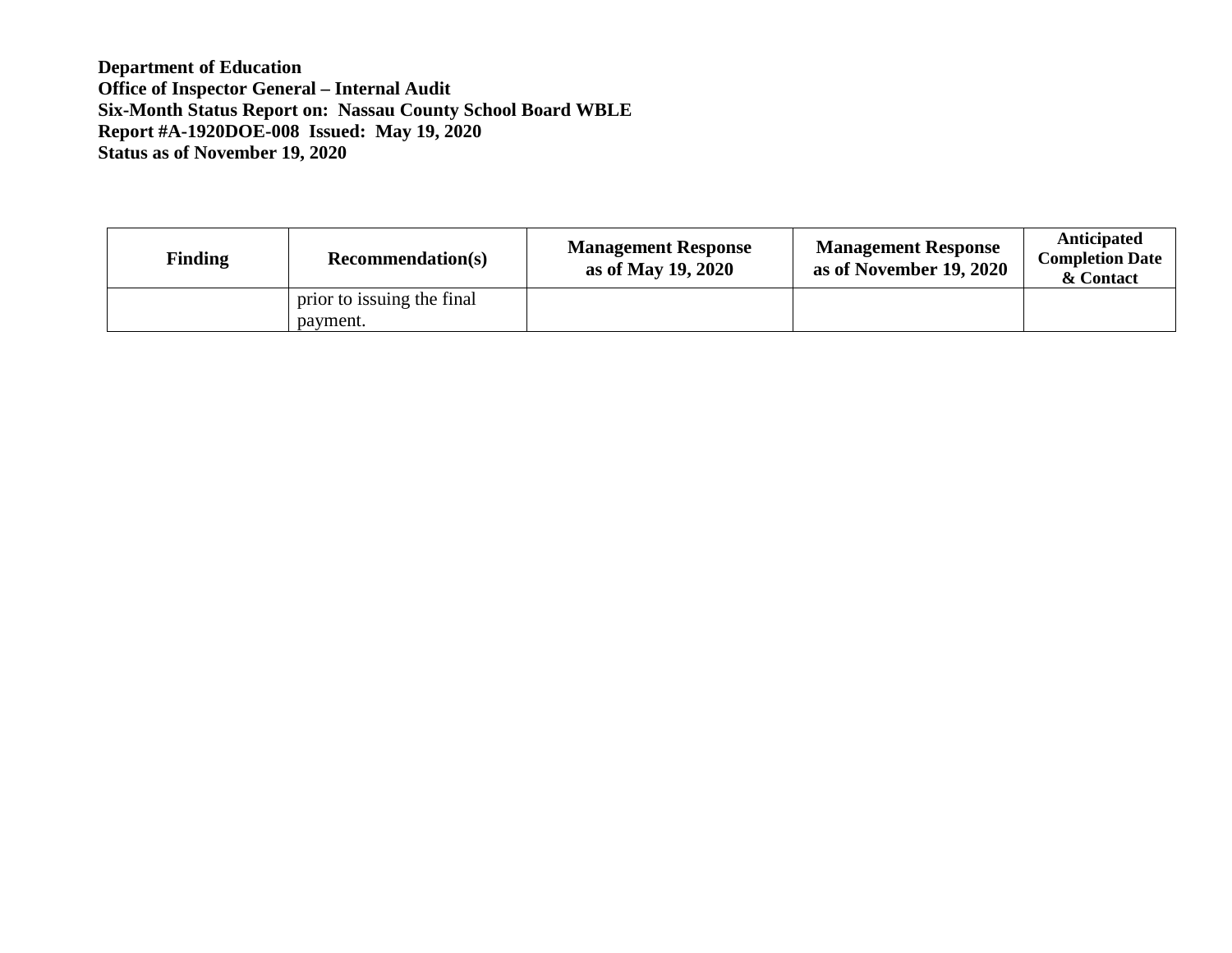| <b>Finding</b>        | <b>Recommendation(s)</b>       | <b>Management Response</b><br>as of May 19, 2020              | <b>Management Response</b><br>as of November 19, 2020 | Anticipated<br><b>Completion Date</b><br>& Contact |
|-----------------------|--------------------------------|---------------------------------------------------------------|-------------------------------------------------------|----------------------------------------------------|
| Tier level            | We recommend Nassau            | We concur with the findings that                              | WBLE has changed from                                 | Contract ended                                     |
| determinations in the | County School Board ensure     | tier level determinations in the                              | contracted services to a fee                          | on 7/31/2020.                                      |
| contracts were vague. | the appropriate tier level for | WBLE contract were vague. We                                  | for service model. With this                          | Fee for service                                    |
|                       | <b>WBLE</b> services that      | further support the                                           | change the guidelines for                             | model executed                                     |
|                       | correlates with the students'  | recommendation for DVR to                                     | services have changed so                              | $8/1/2020$ .                                       |
|                       | IPEs and IEPs.                 | clarify and strengthen language                               | that there is no longer a tier                        | <b>Contact:</b>                                    |
|                       |                                | regarding tier level                                          | distinction for service                               | Employment                                         |
|                       |                                | determination for students. We                                | required.                                             | Specialist (ES),                                   |
|                       |                                | also support the recommendation                               |                                                       | <b>NCSB</b> Point of                               |
|                       |                                | that DVR provide training of                                  |                                                       | Contact (POC)                                      |
|                       |                                | <b>Vocational Rehabilitation</b>                              |                                                       |                                                    |
|                       |                                | Counselors (VRCs) to ensure                                   |                                                       |                                                    |
|                       |                                | levels are consistently and<br>accurately determined. 1) Tier |                                                       |                                                    |
|                       |                                | levels will be noted in the Plan                              |                                                       |                                                    |
|                       |                                | and Agreement (P&A) and a                                     |                                                       |                                                    |
|                       |                                | detailed description of the level                             |                                                       |                                                    |
|                       |                                | of support the student required                               |                                                       |                                                    |
|                       |                                | will be outlined in the Final                                 |                                                       |                                                    |
|                       |                                | Report. In the event that                                     |                                                       |                                                    |
|                       |                                | NCSB's tier determination does                                |                                                       |                                                    |
|                       |                                | not align with the                                            |                                                       |                                                    |
|                       |                                | recommendations of VRCs,                                      |                                                       |                                                    |
|                       |                                | NCSB would ask the provider                                   |                                                       |                                                    |
|                       |                                | liaison to review all collateral                              |                                                       |                                                    |
|                       |                                | documentation to verify that the                              |                                                       |                                                    |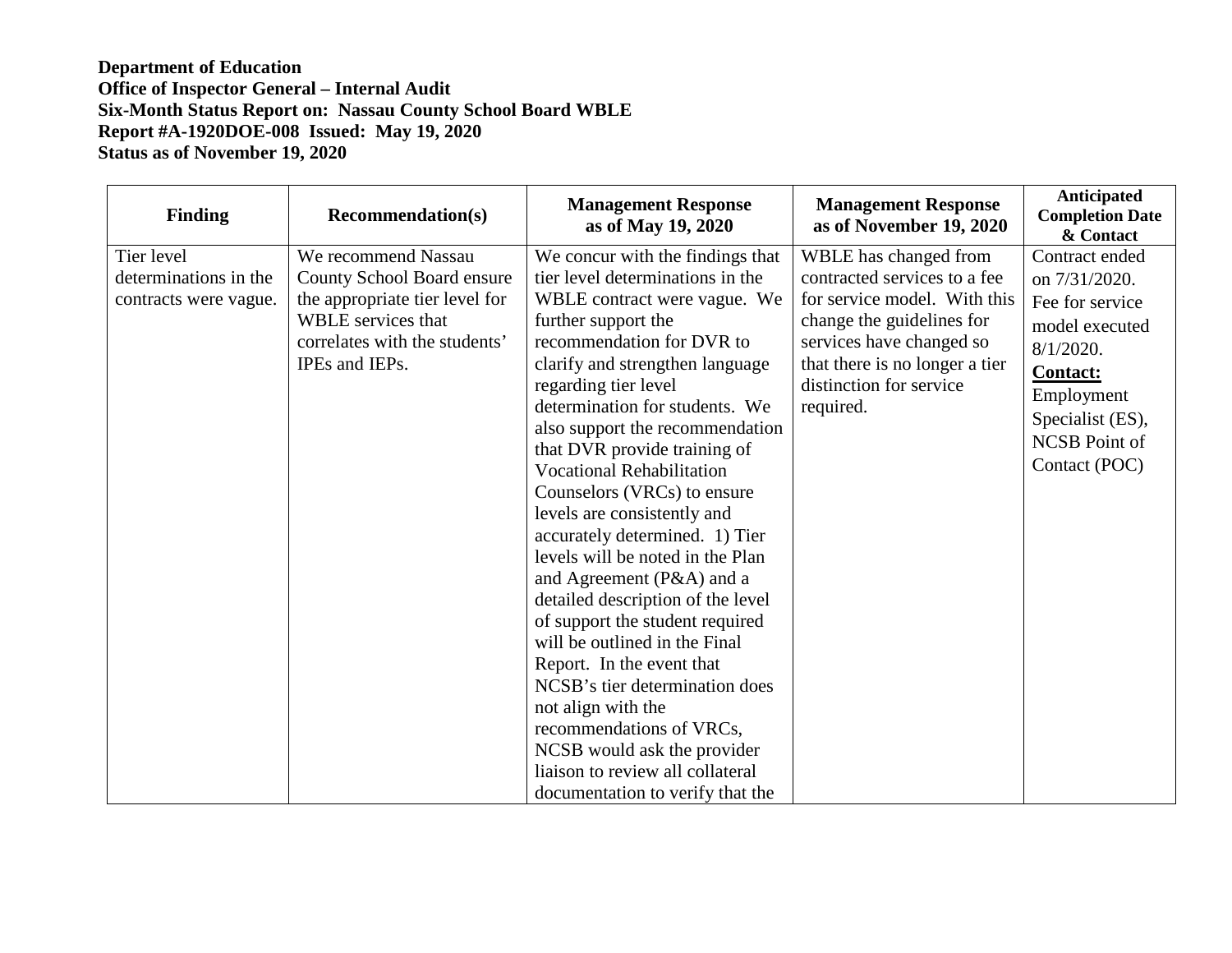| IPE aligns with the IEP. 2a)        |  |
|-------------------------------------|--|
| NCSB will establish monthly         |  |
| meeting with VRCs, to discuss       |  |
| tier selection. Should tier level   |  |
| support change from one WBLE        |  |
| rotation to another, NCSB and       |  |
| VRCs will discuss in their          |  |
| monthly meetings prior to the       |  |
| beginning of the next scheduled     |  |
| <b>WBLE</b> rotation so that NCSB   |  |
| and VRCs are in agreement on        |  |
| this tier selection. 2b) NCSB       |  |
| will meet monthly with DVR          |  |
| <b>Contract Manager and VR</b>      |  |
| Senior Consultant Program           |  |
| <b>Administrator through Teams</b>  |  |
| meetings to verify that all         |  |
| deliverables are being met in       |  |
| accordance with the contract. 3)    |  |
| In addition, NCSB will provide      |  |
| training for the VRCs in            |  |
| collaboration with the Florida      |  |
| Diagnostic & Learning Resource      |  |
| System (FDLRS) and Project 10:      |  |
| <b>Transition Education Network</b> |  |
| on IEP development procedures       |  |
| and the quality indicators within   |  |
| the IEP that should be              |  |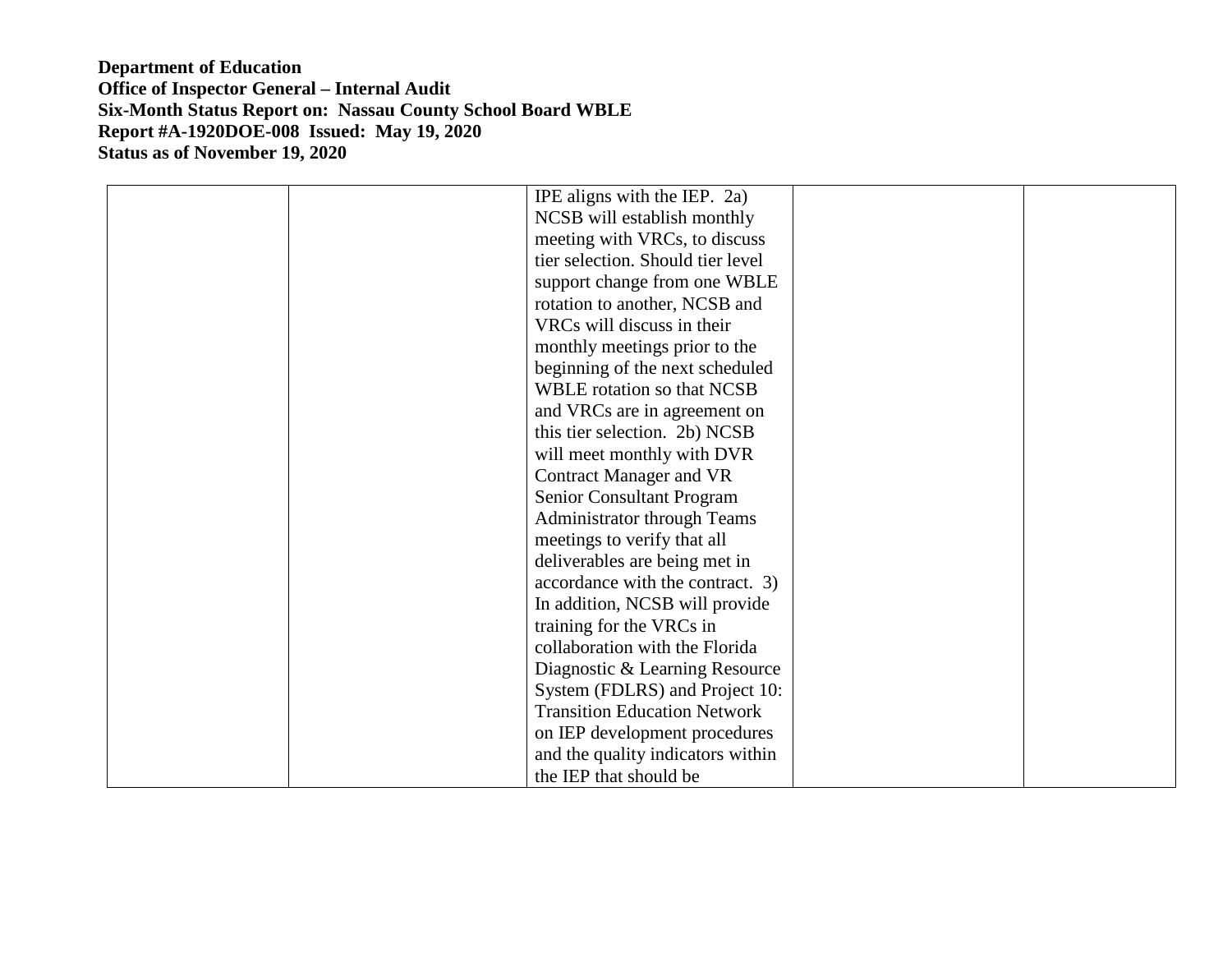|                                                                                        |                                                                                                                                                                                                                                                                                                                                                                                                                                                                                                      | considered in the development of<br>the IPE.                                                                                                                                                                                                                                                                                                                                                                                                                                                                                                                                                                                                                                                                                                                                                                                                                                                               |                                                                                                                                                                                                                                                                                                                                                                                                                                                                                |                                                                                                                                                   |
|----------------------------------------------------------------------------------------|------------------------------------------------------------------------------------------------------------------------------------------------------------------------------------------------------------------------------------------------------------------------------------------------------------------------------------------------------------------------------------------------------------------------------------------------------------------------------------------------------|------------------------------------------------------------------------------------------------------------------------------------------------------------------------------------------------------------------------------------------------------------------------------------------------------------------------------------------------------------------------------------------------------------------------------------------------------------------------------------------------------------------------------------------------------------------------------------------------------------------------------------------------------------------------------------------------------------------------------------------------------------------------------------------------------------------------------------------------------------------------------------------------------------|--------------------------------------------------------------------------------------------------------------------------------------------------------------------------------------------------------------------------------------------------------------------------------------------------------------------------------------------------------------------------------------------------------------------------------------------------------------------------------|---------------------------------------------------------------------------------------------------------------------------------------------------|
| Plan & Agreement<br><b>WBLE</b> Goals do not<br>always align with<br>WBLE Experiences. | We recommend Nassau<br>County School Board ensure<br>that all students participating<br>in WBLE services are placed<br>in WBLE experiences that<br>align with their WBLE goals<br>through the Plan $&$<br>Agreement process. If<br>WBLE services differ from<br>the goal, we recommend<br>Nassau County School Board<br>provide a detailed<br>explanation on how the<br>desired work experience<br>relates to targeted WBLE<br>goals or expected outcomes<br>in the student's Plan $&$<br>Agreement. | We concur that WBLE services<br>should align with WBLE Plan &<br>Agreement. If WBLE services<br>differ from the goal, NCSB will<br>meet with the VRC to discuss<br>and provide a detailed<br>explanation on how the desired<br>work experience relates to<br>targeted WBLE goals or<br>expected outcomes.<br>1) NCSB<br>will meet on a monthly basis<br>with VRCs to ensure that Plan &<br>Agreement WBLE goals are in<br>alignment with WBLEs. In the<br>event that WBLE services differ<br>from the goal, NCSB will<br>discuss the WBLE selection with<br>the VRCs to determine if<br>transferrable skills and a<br>variation of experiences will be<br>of benefit to the students in the<br>effort to reach his/hers IPE goal.<br>2) Should this site be determined<br>to be of benefit in providing<br>valuable work experience related<br>to the targeted WBLE goal,<br>language in the WBLE Plan and | The WBLE Plan and<br>Agreement and WBLE<br>Final Report have changed<br>with the fee for service<br>model. We are now<br>required to use the OJT Plan<br>and Agreement and OJT<br>Final Report. The targeted<br>employment outcome<br>details the type of WBLE<br>the student will participate<br>in. The language to support<br>the alignment of the<br>employment outcome is<br>documented in the section<br>"How desired OJT relates to<br>targeted employment<br>outcome." | Completed - New<br>forms required as<br>of 8/1/2020<br><b>Contact:</b><br>Employment<br>Specialist (ES),<br><b>NCSB</b> Point of<br>Contact (POC) |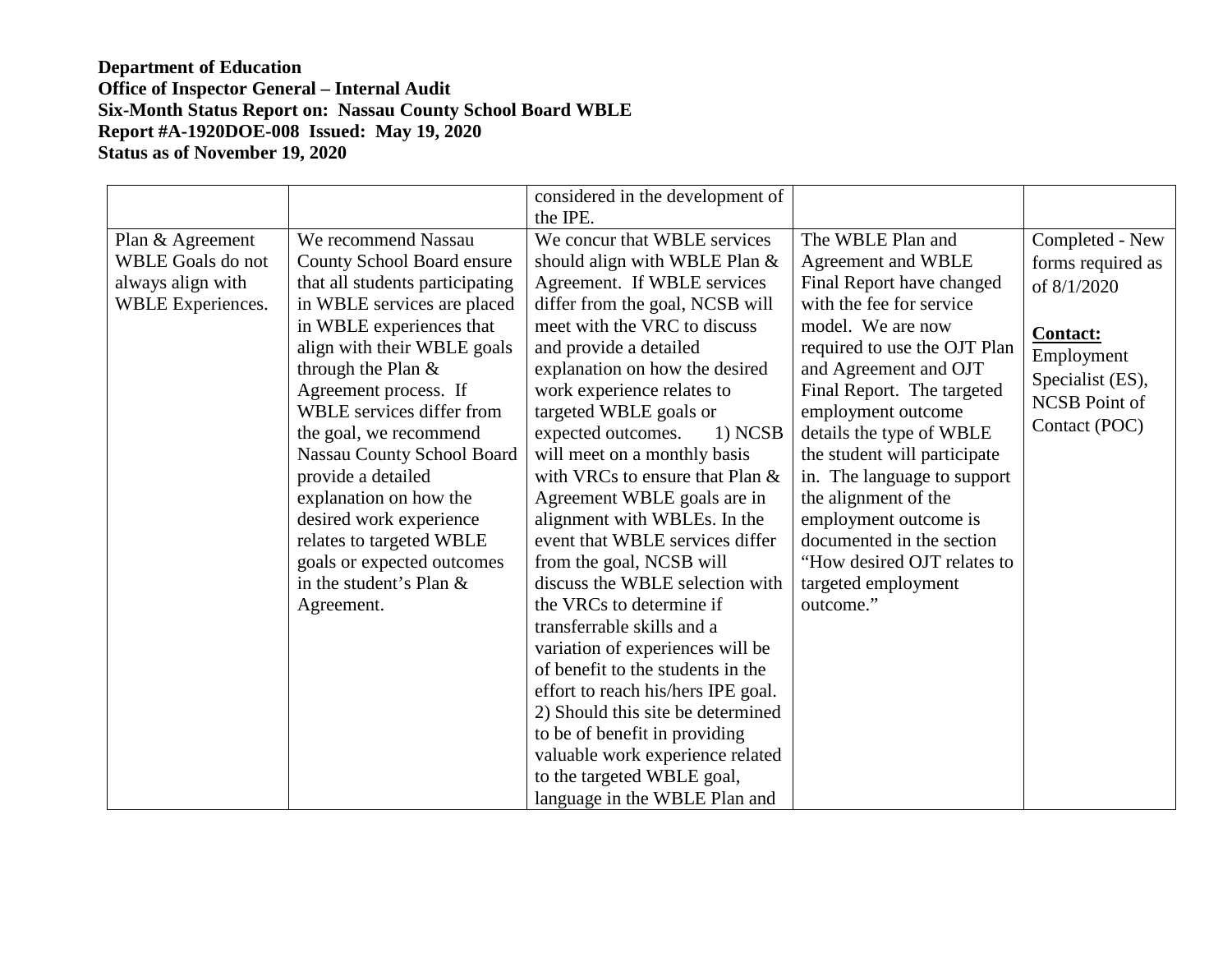| <b>Nassau County</b><br>School Board did not<br>report WBLE service<br>hours in the Final<br>Reports. | We recommend Nassau<br>County School Board report<br>WBLE service hours,<br>including supporting<br>documentation, in<br>accordance with the contract.<br>In addition, we recommend<br>Nassau County School Board<br>maintain WBLE timesheets<br>for student service hours in<br>accordance with the WBLE<br>start and end dates reflected<br>in the rating forms. | Agreement and the WBLE Final<br>Report will provide a detailed<br>explanation of the variance and<br>how this unique experience will<br>be of benefit and aligns with the<br>students' targeted WBLE goals.<br>NCSB supports the<br>recommendation that DVR<br>provide a field for reporting<br>service hours on the WBLE<br>Final Report. NCSB concurs<br>that WBLE service hours should<br>be provided in accordance with<br>the contract. NCSB also concurs<br>that this documentation should<br>be reported in WBLE timesheets<br>for student service hours and in<br>WBLE rating form start and end<br>dates. 1) NCSB has<br>implemented the<br>recommendation to clearly<br>capture and report WBLE<br>service hours. NCSB<br>implemented such action for the<br>2019-2020 WBLE contract year<br>and will continue to provide such<br>supporting documentation<br>through student timesheets,<br>WBLE rating sheet start and end | <b>WBLE Service hours were</b><br>reported in the WBLE final<br>report as of the completion<br>of the second WBLE<br>rotations for the contracted<br>year 2019-2020. The<br>current required OJT Final<br>Report forms note<br>completed WBLE hours in<br>two of the sections: "Total<br>number of actual OJT<br>hours" and well as "If total"<br>number of actual hours<br>differs from anticipated<br>hours, provide justification<br>of discrepancy." NCSB<br>maintains timesheets to<br>verify student service hours. | Completed -<br>12/2019<br>New OJT final<br>report forms<br>required as of<br>8/1/2020<br><b>Contact:</b><br>Employment<br>Specialist (ES),<br><b>NCSB</b> Point of<br>Contact (POC) |
|-------------------------------------------------------------------------------------------------------|--------------------------------------------------------------------------------------------------------------------------------------------------------------------------------------------------------------------------------------------------------------------------------------------------------------------------------------------------------------------|----------------------------------------------------------------------------------------------------------------------------------------------------------------------------------------------------------------------------------------------------------------------------------------------------------------------------------------------------------------------------------------------------------------------------------------------------------------------------------------------------------------------------------------------------------------------------------------------------------------------------------------------------------------------------------------------------------------------------------------------------------------------------------------------------------------------------------------------------------------------------------------------------------------------------------------|---------------------------------------------------------------------------------------------------------------------------------------------------------------------------------------------------------------------------------------------------------------------------------------------------------------------------------------------------------------------------------------------------------------------------------------------------------------------------------------------------------------------------|-------------------------------------------------------------------------------------------------------------------------------------------------------------------------------------|
|-------------------------------------------------------------------------------------------------------|--------------------------------------------------------------------------------------------------------------------------------------------------------------------------------------------------------------------------------------------------------------------------------------------------------------------------------------------------------------------|----------------------------------------------------------------------------------------------------------------------------------------------------------------------------------------------------------------------------------------------------------------------------------------------------------------------------------------------------------------------------------------------------------------------------------------------------------------------------------------------------------------------------------------------------------------------------------------------------------------------------------------------------------------------------------------------------------------------------------------------------------------------------------------------------------------------------------------------------------------------------------------------------------------------------------------|---------------------------------------------------------------------------------------------------------------------------------------------------------------------------------------------------------------------------------------------------------------------------------------------------------------------------------------------------------------------------------------------------------------------------------------------------------------------------------------------------------------------------|-------------------------------------------------------------------------------------------------------------------------------------------------------------------------------------|